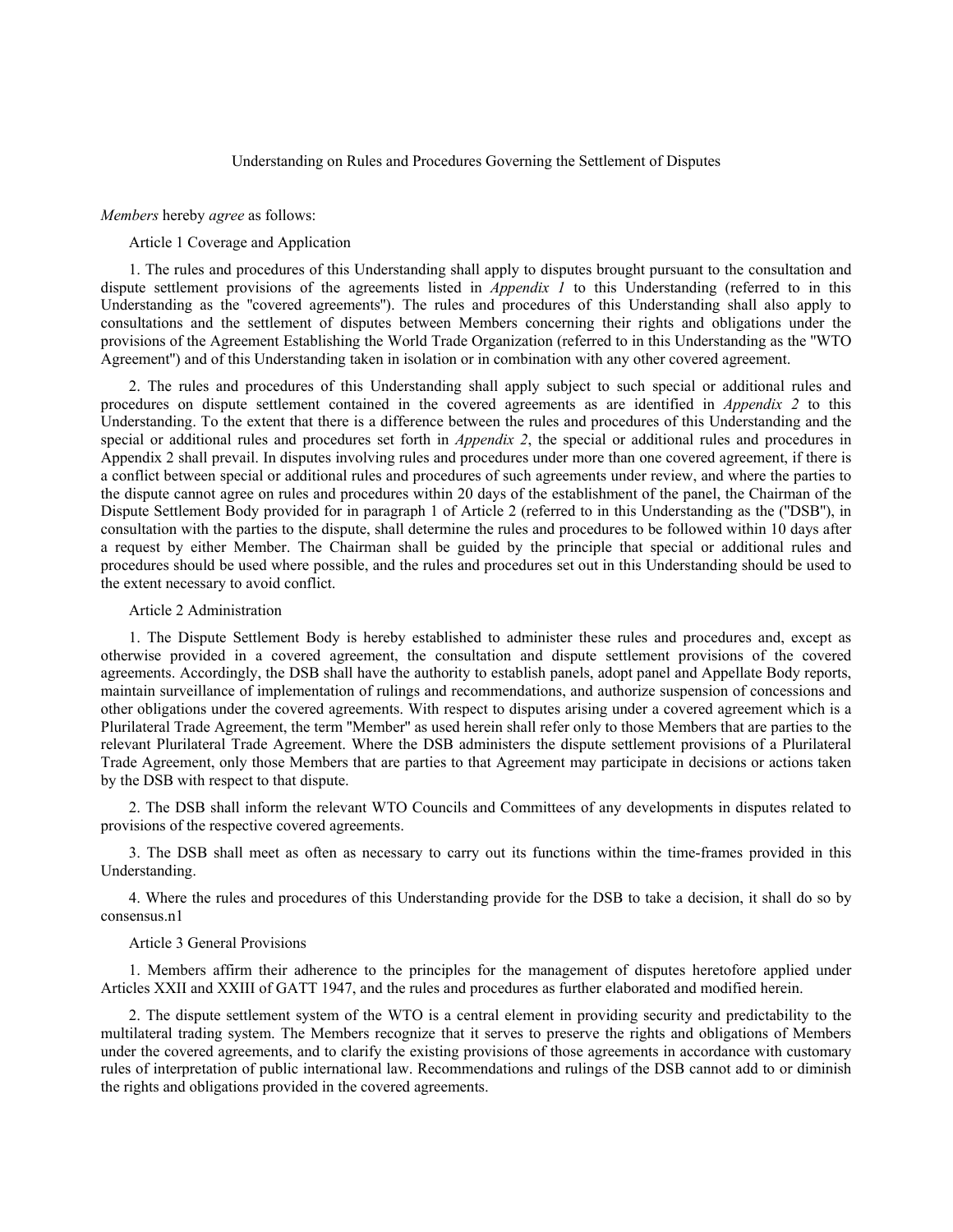3. The prompt settlement of situations in which a Member considers that any benefits accruing to it directly or indirectly under the covered agreements are being impaired by measures taken by another Member is essential to the effective functioning of the WTO and the maintenance of a proper balance between the rights and obligations of Members.

4. Recommendations or rulings made by the DSB shall be aimed at achieving a satisfactory settlement of the matter in accordance with the rights and obligations under this Understanding and under the covered agreements.

5. All solutions to matters formally raised under the consultation and dispute settlement provisions of the covered agreements, including arbitration awards, shall be consistent with those agreements and shall not nullify or impair benefits accruing to any Member under those agreements, nor impede the attainment of any objective of those agreements.

6. Mutually agreed solutions to matters formally raised under the consultation and dispute settlement provisions of the covered agreements shall be notified to the DSB and the relevant Councils and Committees, where any Member may raise any point relating thereto.

7. Before bringing a case, a Member shall exercise its judgement as to whether action under these procedures would be fruitful. The aim of the dispute settlement mechanism is to secure a positive solution to a dispute. A solution mutually acceptable to the parties to a dispute and consistent with the covered agreements is clearly to be preferred. In the absence of a mutually agreed solution, the first objective of the dispute settlement mechanism is usually to secure the withdrawal of the measures concerned if these are found to be inconsistent with the provisions of any of the covered agreements. The provision of compensation should be resorted to only if the immediate withdrawal of the measure is impracticable and as a temporary measure pending the withdrawal of the measure which is inconsistent with a covered agreement. The last resort which this Understanding provides to the Member invoking the dispute settlement procedures is the possibility of suspending the application of concessions or other obligations under the covered agreements on a discriminatory basis vis-a-vis the other Member, subject to authorization by the DSB of such measures.

8. In cases where there is an infringement of the obligations assumed under a covered agreement, the action is considered *prima facie* to constitute a case of nullification or impairment. This means that there is normally a presumption that a breach of the rules has an adverse impact on other Members parties to that covered agreement, and in such cases, it shall be up to the Member against whom the complaint has been brought to rebut the charge.

9. The provisions of this Understanding are without prejudice to the rights of Members to seek authoritative interpretation of provisions of a covered agreement through decision-making under the WTO Agreement or a covered agreement which is a Plurilateral Trade Agreement.

10. It is understood that requests for conciliation and the use of the dispute settlement procedures should not be intended or considered as contentious acts and that, if a dispute arises, all Members will engage in these procedures in good faith in an effort to resolve the dispute. It is also understood that complaints and counter-complaints in regard to distinct matters should not be linked.

11. This Understanding shall be applied only with respect to new requests for consultations under the consultation provisions of the covered agreements made on or after the date of entry into force of the WTO Agreement. With respect to disputes for which the request for consultations was made under GATT 1947 or under any other predecessor agreement to the covered agreements before the date of entry into force of the WTO Agreement, the relevant dispute settlement rules and procedures in effect immediately prior to the date of entry into force of the WTO Agreement shall continue to apply.n2

12. Notwithstanding paragraph 11, if a complaint based on any of the covered agreements is brought by a developing country Member against a developed country Member, the complaining party shall have the right to invoke, as an alternative to the provisions contained in Articles 4, 5, 6 and 12 of this Understanding, the corresponding provisions of the Decision of 5 April 1966 (BISD 14S/18), except that where the Panel considers that the time-frame provided for in paragraph 7 of that Decision is insufficient to provide its report and with the agreement of the complaining party, that time-frame may be extended. To the extent that there is a difference between the rules and procedures of Articles 4, 5, 6 and 12 and the corresponding rules and procedures of the Decision, the latter shall prevail.

Article 4 Consultations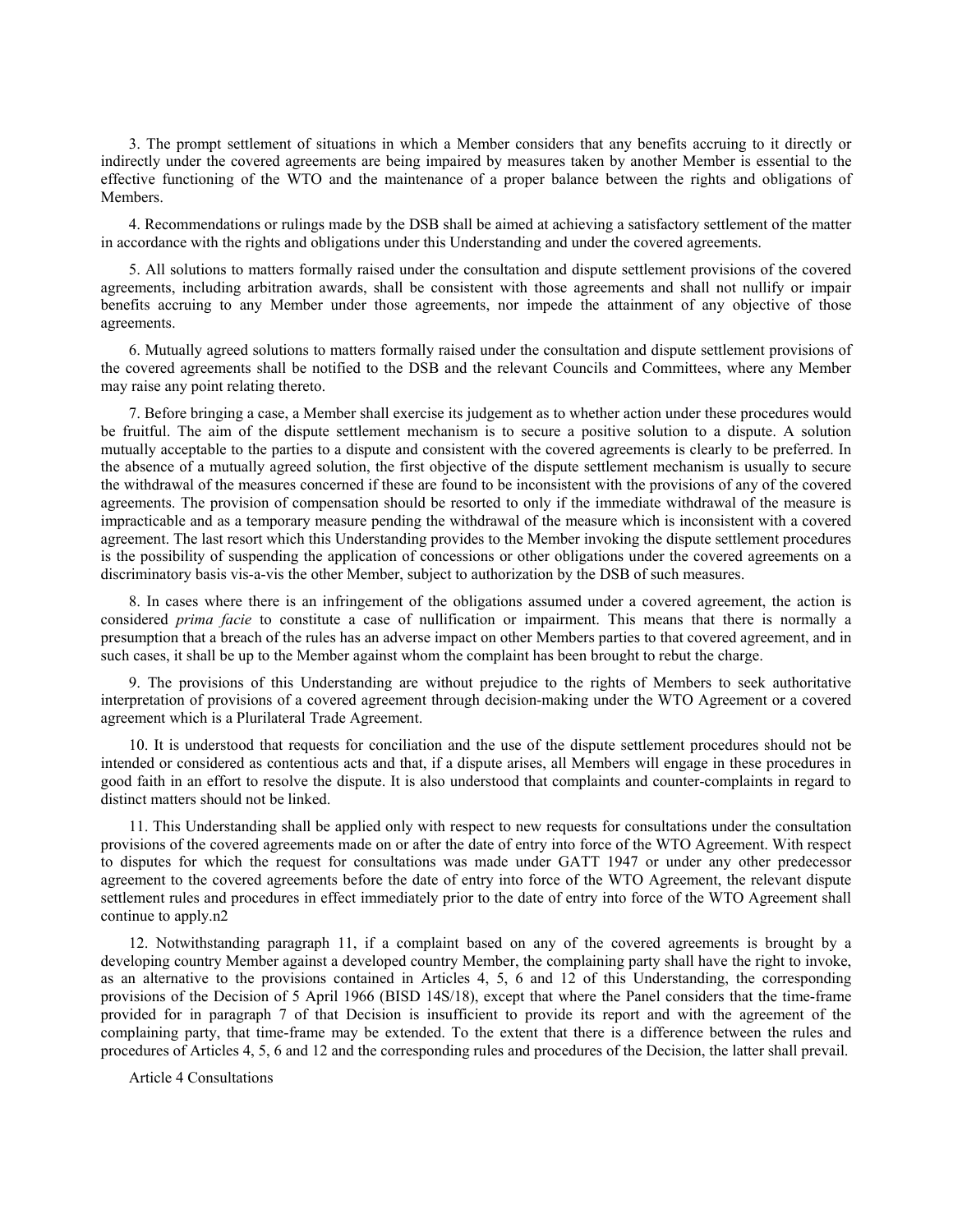1. Members affirm their resolve to strengthen and improve the effectiveness of the consultation procedures employed by Members.

2. Each Member undertakes to accord sympathetic consideration to and afford adequate opportunity for consultation regarding any representations made by another Member concerning measures affecting the operation of any covered agreement taken within the territory of the former.n3

3. If a request for consultations is made pursuant to a covered agreement, the Member to which the request is made shall, unless otherwise mutually agreed, reply to the request within 10 days after the date of its receipt and shall enter into consultations in good faith within a period of no more than 30 days after the date of receipt of the request, with a view to reaching a mutually satisfactory solution. If the Member does not respond within 10 days after the date of receipt of the request, or does not enter into consultations within a period of no more than 30 days, or a period otherwise mutually agreed, after the date of receipt of the request, then the Member that requested the holding of consultations may proceed directly to request the establishment of a panel.

4. All such requests for consultations shall be notified to the DSB and the relevant Councils and Committees by the Member which requests consultations. Any request for consultations shall be submitted in writing and shall give the reasons for the request, including identification of the measures at issue and an indication of the legal basis for the complaint.

5. In the course of consultations in accordance with the provisions of a covered agreement, before resorting to further action under this Understanding, Members should attempt to obtain satisfactory adjustment of the matter.

6. Consultations shall be confidential, and without prejudice to the rights of any Member in any further proceedings.

7. If the consultations fail to settle a dispute within 60 days after the date of receipt of the request for consultations, the complaining party may request the establishment of a panel. The complaining party may request a panel during the 60-day period if the consulting parties jointly consider that consultations have failed to settle the dispute.

8. In cases of urgency, including those which concern perishable goods, Members shall enter into consultations within a period of no more than 10 days after the date of receipt of the request. If the consultations have failed to settle the dispute within a period of 20 days after the date of receipt of the request, the complaining party may request the establishment of a panel.

9. In cases of urgency, including those which concern perishable goods, the parties to the dispute, panels and the Appellate Body shall make every effort to accelerate the proceedings to the greatest extent possible.

10. During consultations Members should give special attention to the particular problems and interests of developing country Members.

11. Whenever a Member other than the consulting Members considers that it has a substantial trade interest in consultations being held pursuant to paragraph 1 of Article XXII of GATT 1994, paragraph 1 of Article XXII of GATS, or the corresponding provisions in other covered agreements,n4 such Member may notify the consulting Members and the DSB, within 10 days after the date of the circulation of the request for consultations under said Article, of its desire to be joined in the consultations. Such Member shall be joined in the consultations, provided that the Member to which the request for consultations was addressed agrees that the claim of substantial interest is well-founded. In that event they shall so inform the DSB. If the request to be joined in the consultations is not accepted, the applicant Member shall be free to request consultations under paragraph 1 of Article XXII or paragraph 1 of Article XXIII of GATT 1994, paragraph 1 of Article XXII or paragraph 1 of Article XXIII of GATS, or the corresponding provisions in other covered agreements.

# Article 5 Good Offices, Conciliation and Mediation

1. Good offices, conciliation and mediation are procedures that are undertaken voluntarily if the parties to the dispute so agree.

2. Proceedings involving good offices, conciliation and mediation, and in particular positions taken by the parties to the dispute during these proceedings, shall be confidential, and without prejudice to the rights of either party in any further proceedings under these procedures.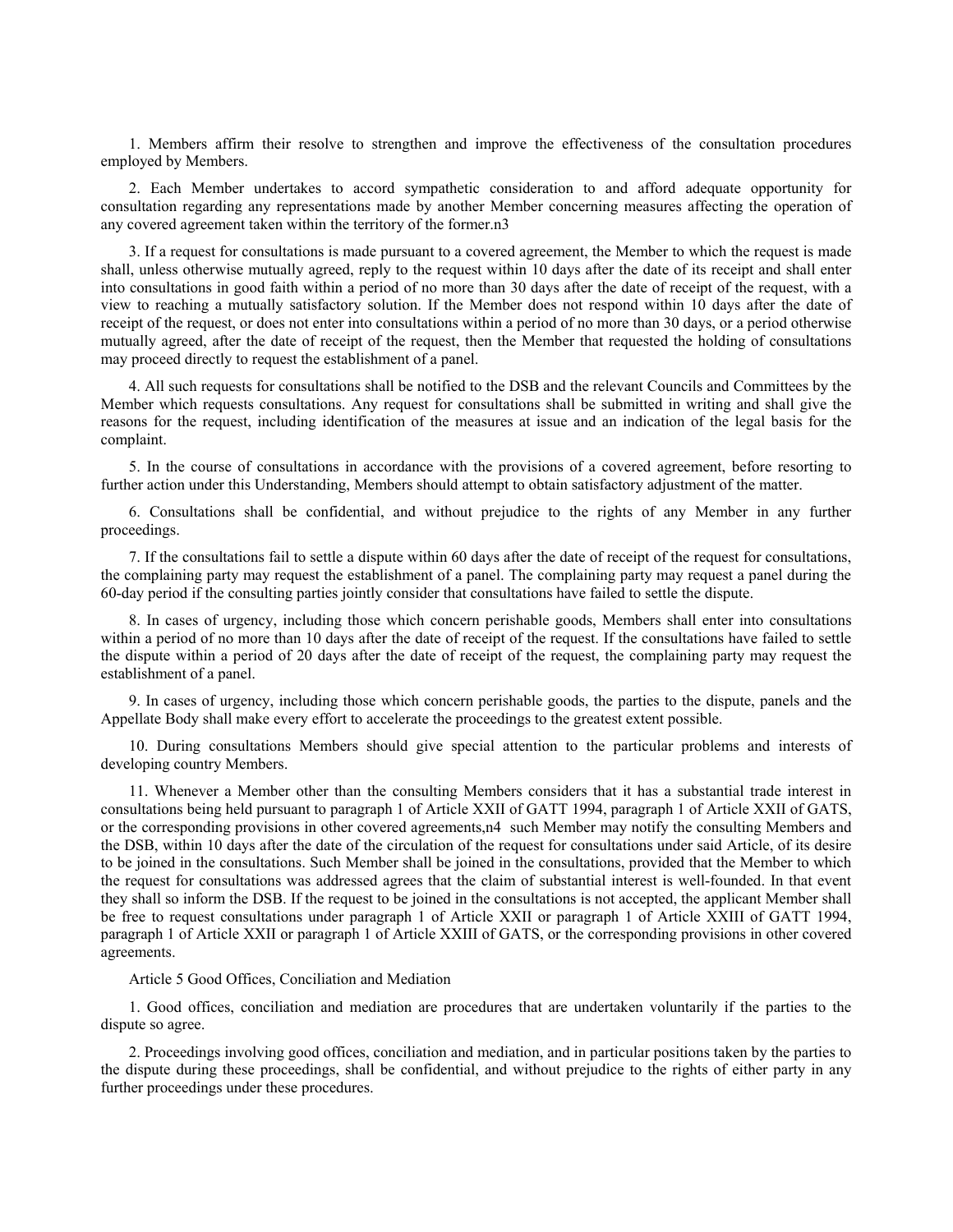3. Good offices, conciliation or mediation may be requested at any time by any party to a dispute. They may begin at any time and be terminated at any time. Once procedures for good offices, conciliation or mediation are terminated, a complaining party may then proceed with a request for the establishment of a panel.

4. When good offices, conciliation or mediation are entered into within 60 days after the date of receipt of a request for consultations, the complaining party must allow a period of 60 days after the date of receipt of the request for consultations before requesting the establishment of a panel. The complaining party may request the establishment of a panel during the 60-day period if the parties to the dispute jointly consider that the good offices, conciliation or mediation process has failed to settle the dispute.

5. If the parties to a dispute agree, procedures for good offices, conciliation or mediation may continue while the panel process proceeds.

6. The Director-General may, acting in an *ex officio* capacity, offer good offices, conciliation or mediation with the view to assisting Members to settle a dispute.

Article 6 Establishment of Panels

1. If the complaining party so requests, a panel shall be established at the latest at the DSB meeting following that at which the request first appears as an item on the DSB's agenda, unless at that meeting the DSB decides by consensus not to establish a panel.n5

2. The request for the establishment of a panel shall be made in writing. It shall indicate whether consultations were held, identify the specific measures at issue and provide a brief summary of the legal basis of the complaint sufficient to present the problem clearly. In case the applicant requests the establishment of a panel with other than standard terms of reference, the written request shall include the proposed text of special terms of reference.

Article 7 Terms of Reference of Panels

1. Panels shall have the following terms of reference unless the parties to the dispute agree otherwise within 20 days from the establishment of the panel:

''To examine, in the light of the relevant provisions in (name of the covered agreement(s) cited by the parties to the dispute), the matter referred to the DSB by (name of party) in document... and to make such findings as will assist the DSB in making the recommendations or in giving the rulings provided for in that/those agreement(s).''

2. Panels shall address the relevant provisions in any covered agreement or agreements cited by the parties to the dispute.

3. In establishing a panel, the DSB may authorize its Chairman to draw up the terms of reference of the panel in consultation with the parties to the dispute, subject to the provisions of paragraph 1. The terms of reference thus drawn up shall be circulated to all Members. If other than standard terms of reference are agreed upon, any Member may raise any point relating thereto in the DSB.

# Article 8 Composition of Panels

1. Panels shall be composed of well-qualified governmental and/or non-governmental individuals, including persons who have served on or presented a case to a panel, served as a representative of a Member or of a contracting party to GATT 1947 or as a representative to the Council or Committee of any covered agreement or its predecessor agreement, or in the Secretariat, taught or published on international trade law or policy, or served as a senior trade policy official of a Member.

2. Panel members should be selected with a view to ensuring the independence of the members, a sufficiently diverse background and a wide spectrum of experience.

3. Citizens of Members whose governmentsn6 are parties to the dispute or third parties as defined in paragraph 2 of Article 10 shall not serve on a panel concerned with that dispute, unless the parties to the dispute agree otherwise.

4. To assist in the selection of panelists, the Secretariat shall maintain an indicative list of governmental and nongovernmental individuals possessing the qualifications outlined in paragraph 1, from which panelists may be drawn as appropriate. That list shall include the roster of non-governmental panelists established on 30 November 1984 (BISD 31S/9), and other rosters and indicative lists established under any of the covered agreements, and shall retain the names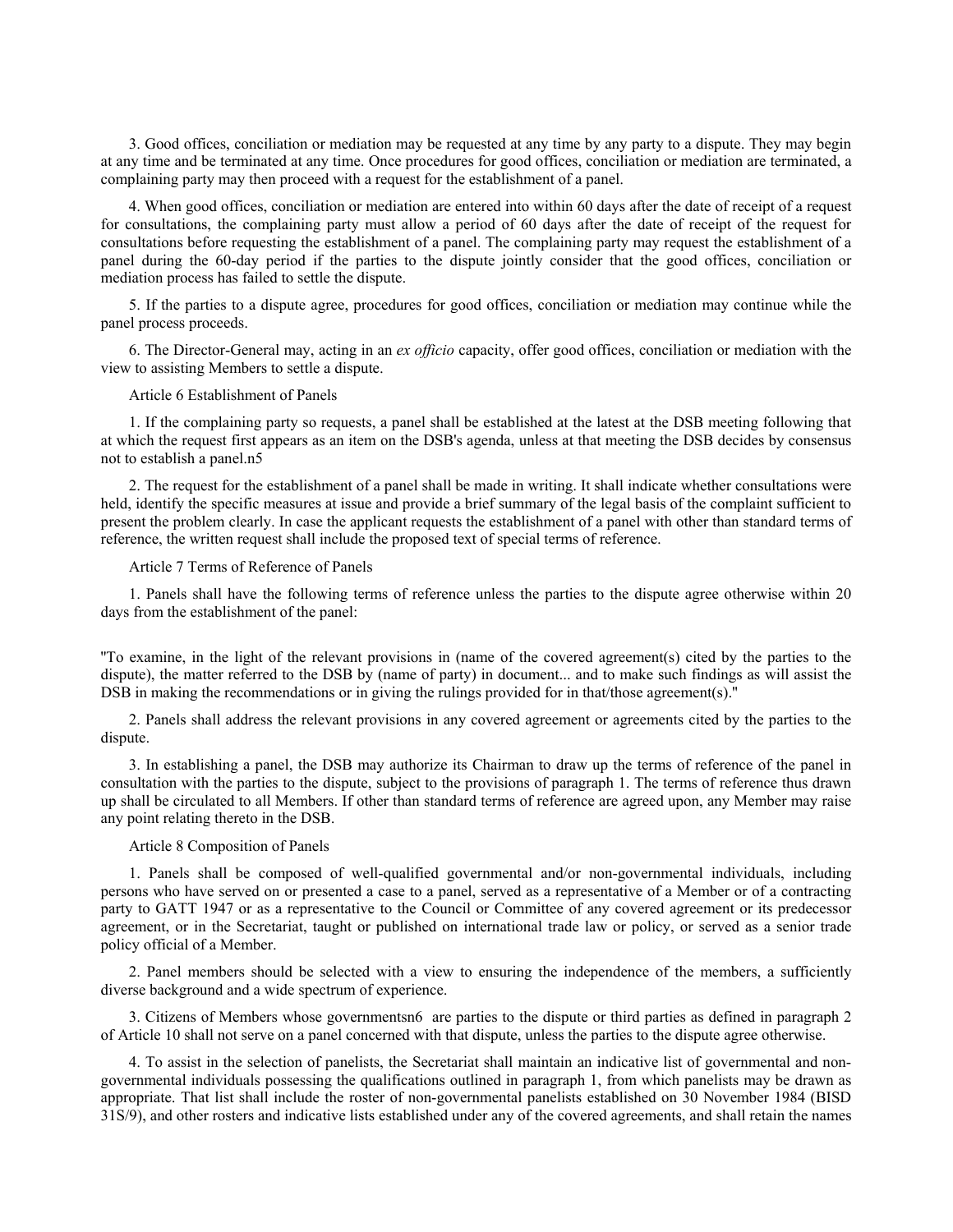of persons on those rosters and indicative lists at the time of entry into force of the WTO Agreement. Members may periodically suggest names of governmental and non-governmental individuals for inclusion on the indicative list, providing relevant information on their knowledge of international trade and of the sectors or subject matter of the covered agreements, and those names shall be added to the list upon approval by the DSB. For each of the individuals on the list, the list shall indicate specific areas of experience or expertise of the individuals in the sectors or subject matter of the covered agreements.

5. Panels shall be composed of three panelists unless the parties to the dispute agree, within 10 days from the establishment of the panel, to a panel composed of five panelists. Members shall be informed promptly of the composition of the panel.

6. The Secretariat shall propose nominations for the panel to the parties to the dispute. The parties to the dispute shall not oppose nominations except for compelling reasons.

7. If there is no agreement on the panelists within 20 days after the date of the establishment of a panel, at the request of either party, the Director-General, in consultation with the Chairman of the DSB and the Chairman of the relevant Council or Committee, shall determine the composition of the panel by appointing the panelists whom the Director-General considers most appropriate in accordance with any relevant special or additional rules or procedures of the covered agreement or covered agreements which are at issue in the dispute, after consulting with the parties to the dispute. The Chairman of the DSB shall inform the Members of the composition of the panel thus formed no later than 10 days after the date the Chairman receives such a request.

8. Members shall undertake, as a general rule, to permit their officials to serve as panelists.

9. Panelists shall serve in their individual capacities and not as government representatives, nor as representatives of any organization. Members shall therefore not give them instructions nor seek to influence them as individuals with regard to matters before a panel.

10. When a dispute is between a developing country Member and a developed country Member the panel shall, if the developing country Member so requests, include at least one panelist from a developing country Member.

11. Panelists' expenses, including travel and subsistence allowance, shall be met from the WTO budget in accordance with criteria to be adopted by the General Council, based on recommendations of the Committee on Budget, Finance and Administration.

# Article 9 Procedures for Multiple Complainants

1. Where more than one Member requests the establishment of a panel related to the same matter, a single panel may be established to examine these complaints taking into account the rights of all Members concerned. A single panel should be established to examine such complaints whenever feasible.

2. The single panel shall organize its examination and present its findings to the DSB in such a manner that the rights which the parties to the dispute would have enjoyed had separate panels examined the complaints are in no way impaired. If one of the parties to the dispute so requests, the panel shall submit separate reports on the dispute concerned. The written submissions by each of the complainants shall be made available to the other complainants, and each complainant shall have the right to be present when any one of the other complainants presents its views to the panel.

3. If more than one panel is established to examine the complaints related to the same matter, to the greatest extent possible the same persons shall serve as panelists on each of the separate panels and the timetable for the panel process in such disputes shall be harmonized.

### Article 10 Third Parties

1. The interests of the parties to a dispute and those of other Members under a covered agreement at issue in the dispute shall be fully taken into account during the panel process.

2. Any Member having a substantial interest in a matter before a panel and having notified its interest to the DSB (referred to in this Understanding as a ''third party'') shall have an opportunity to be heard by the panel and to make written submissions to the panel. These submissions shall also be given to the parties to the dispute and shall be reflected in the panel report.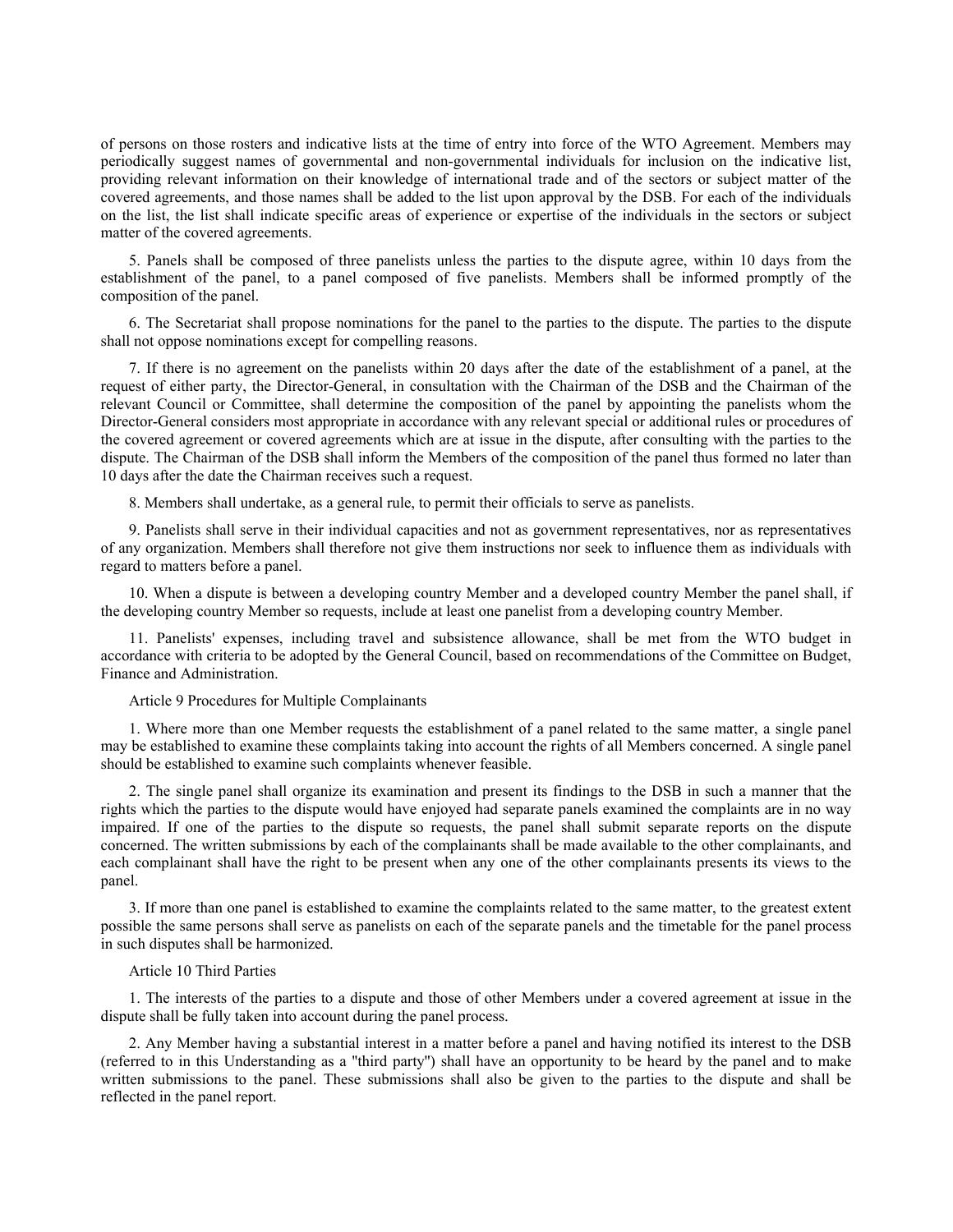3. Third parties shall receive the submissions of the parties to the dispute to the first meeting of the panel.

4. If a third party considers that a measure already the subject of a panel proceeding nullifies or impairs benefits accruing to it under any covered agreement, that Member may have recourse to normal dispute settlement procedures under this Understanding. Such a dispute shall be referred to the original panel wherever possible.

# Article 11 Function of Panels

The function of panels is to assist the DSB in discharging its responsibilities under this Understanding and the covered agreements. Accordingly, a panel should make an objective assessment of the matter before it, including an objective assessment of the facts of the case and the applicability of and conformity with the relevant covered agreements, and make such other findings as will assist the DSB in making the recommendations or in giving the rulings provided for in the covered agreements. Panels should consult regularly with the parties to the dispute and give them adequate opportunity to develop a mutually satisfactory solution.

# Article 12 Panel Procedures

1. Panels shall follow the Working Procedures in Appendix 3 unless the panel decides otherwise after consulting the parties to the dispute.

2. Panel procedures should provide sufficient flexibility so as to ensure high-quality panel reports, while not unduly delaying the panel process.

3. After consulting the parties to the dispute, the panelists shall, as soon as practicable and whenever possible within one week after the composition and terms of reference of the panel have been agreed upon, fix the timetable for the panel process, taking into account the provisions of paragraph 9 of Article 4, if relevant.

4. In determining the timetable for the panel process, the panel shall provide sufficient time for the parties to the dispute to prepare their submissions.

5. Panels should set precise deadlines for written submissions by the parties and the parties should respect those deadlines.

6. Each party to the dispute shall deposit its written submissions with the Secretariat for immediate transmission to the panel and to the other party or parties to the dispute. The complaining party shall submit its first submission in advance of the responding party's first submission unless the panel decides, in fixing the timetable referred to in paragraph 3 and after consultations with the parties to the dispute, that the parties should submit their first submissions simultaneously. When there are sequential arrangements for the deposit of first submissions, the panel shall establish a firm time-period for receipt of the responding party's submission. Any subsequent written submissions shall be submitted simultaneously.

7. Where the parties to the dispute have failed to develop a mutually satisfactory solution, the panel shall submit its findings in the form of a written report to the DSB. In such cases, the report of a panel shall set out the findings of fact, the applicability of relevant provisions and the basic rationale behind any findings and recommendations that it makes. Where a settlement of the matter among the parties to the dispute has been found, the report of the panel shall be confined to a brief description of the case and to reporting that a solution has been reached.

8. In order to make the procedures more efficient, the period in which the panel shall conduct its examination, from the date that the composition and terms of reference of the panel have been agreed upon until the date the final report is issued to the parties to the dispute, shall, as a general rule, not exceed six months. In cases of urgency, including those relating to perishable goods, the panel shall aim to issue its report to the parties to the dispute within three months.

9. When the panel considers that it cannot issue its report within six months, or within three months in cases of urgency, it shall inform the DSB in writing of the reasons for the delay together with an estimate of the period within which it will issue its report. In no case should the period from the establishment of the panel to the circulation of the report to the Members exceed nine months.

10. In the context of consultations involving a measure taken by a developing country Member, the parties may agree to extend the periods established in paragraphs 7 and 8 of Article 4. If, after the relevant period has elapsed, the consulting parties cannot agree that the consultations have concluded, the Chairman of the DSB shall decide, after consultation with the parties, whether to extend the relevant period and, if so, for how long. In addition, in examining a complaint against a developing country Member, the panel shall accord sufficient time for the developing country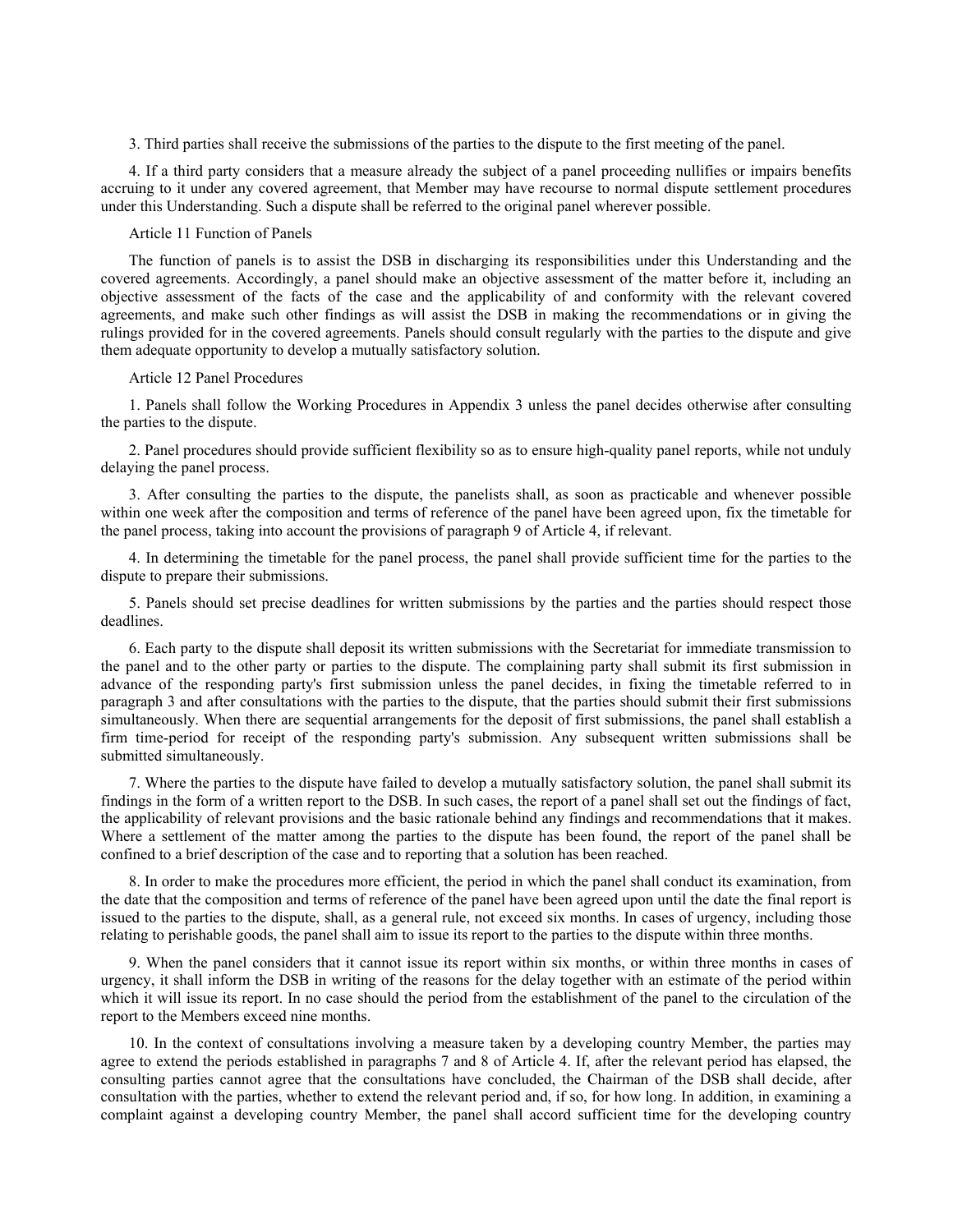Member to prepare and present its argumentation. The provisions of paragraph 1 of Article 20 and paragraph 4 of Article 21 are not affected by any action pursuant to this paragraph.

11. Where one or more of the parties is a developing country Member, the panel's report shall explicitly indicate the form in which account has been taken of relevant provisions on differential and more-favourable treatment for developing country Members that form part of the covered agreements which have been raised by the developing country Member in the course of the dispute settlement procedures.

12. The panel may suspend its work at any time at the request of the complaining party for a period not to exceed 12 months. In the event of such a suspension, the time-frames set out in paragraphs 8 and 9 of this Article, paragraph 1 of Article 20, and paragraph 4 of Article 21 shall be extended by the amount of time that the work was suspended. If the work of the panel has been suspended for more than 12 months, the authority for establishment of the panel shall lapse.

## Article 13 Right to Seek Information

1. Each panel shall have the right to seek information and technical advice from any individual or body which it deems appropriate. However, before a panel seeks such information or advice from any individual or body within the jurisdiction of a Member it shall inform the authorities of that Member. A Member should respond promptly and fully to any request by a panel for such information as the panel considers necessary and appropriate. Confidential information which is provided shall not be revealed without formal authorization from the individual, body, or authorities of the Member providing the information.

2. Panels may seek information from any relevant source and may consult experts to obtain their opinion on certain aspects of the matter. With respect to a factual issue concerning a scientific or other technical matter raised by a party to a dispute, a panel may request an advisory report in writing from an expert review group. Rules for the establishment of such a group and its procedures are set forth in *Appendix 4*.

#### Article 14 Confidentiality

1. Panel deliberations shall be confidential.

2. The reports of panels shall be drafted without the presence of the parties to the dispute in the light of the information provided and the statements made.

3. Opinions expressed in the panel report by individual panelists shall be anonymous.

### Article 15 Interim Review Stage

1. Following the consideration of rebuttal submissions and oral arguments, the panel shall issue the descriptive (factual and argument) sections of its draft report to the parties to the dispute. Within a period of time set by the panel, the parties shall submit their comments in writing.

2. Following the expiration of the set period of time for receipt of comments from the parties to the dispute, the panel shall issue an interim report to the parties, including both the descriptive sections and the panel's findings and conclusions. Within a period of time set by the panel, a party may submit a written request for the panel to review precise aspects of the interim report prior to circulation of the final report to the Members. At the request of a party, the panel shall hold a further meeting with the parties on the issues identified in the written comments. If no comments are received from any party within the comment period, the interim report shall be considered the final panel report and circulated promptly to the Members.

3. The findings of the final panel report shall include a discussion of the arguments made at the interim review stage. The interim review stage shall be conducted within the time-period set out in paragraph 8 of Article 12.

#### Article 16 Adoption of Panel Reports

1. In order to provide sufficient time for the Members to consider panel reports, the reports shall not be considered for adoption by the DSB until 20 days after the date they have been circulated to the Members.

2. Members having objections to a panel report shall give written reasons to explain their objections for circulation at least 10 days prior to the DSB meeting at which the panel report will be considered.

3. The parties to a dispute shall have the right to participate fully in the consideration of the panel report by the DSB, and their views shall be fully recorded.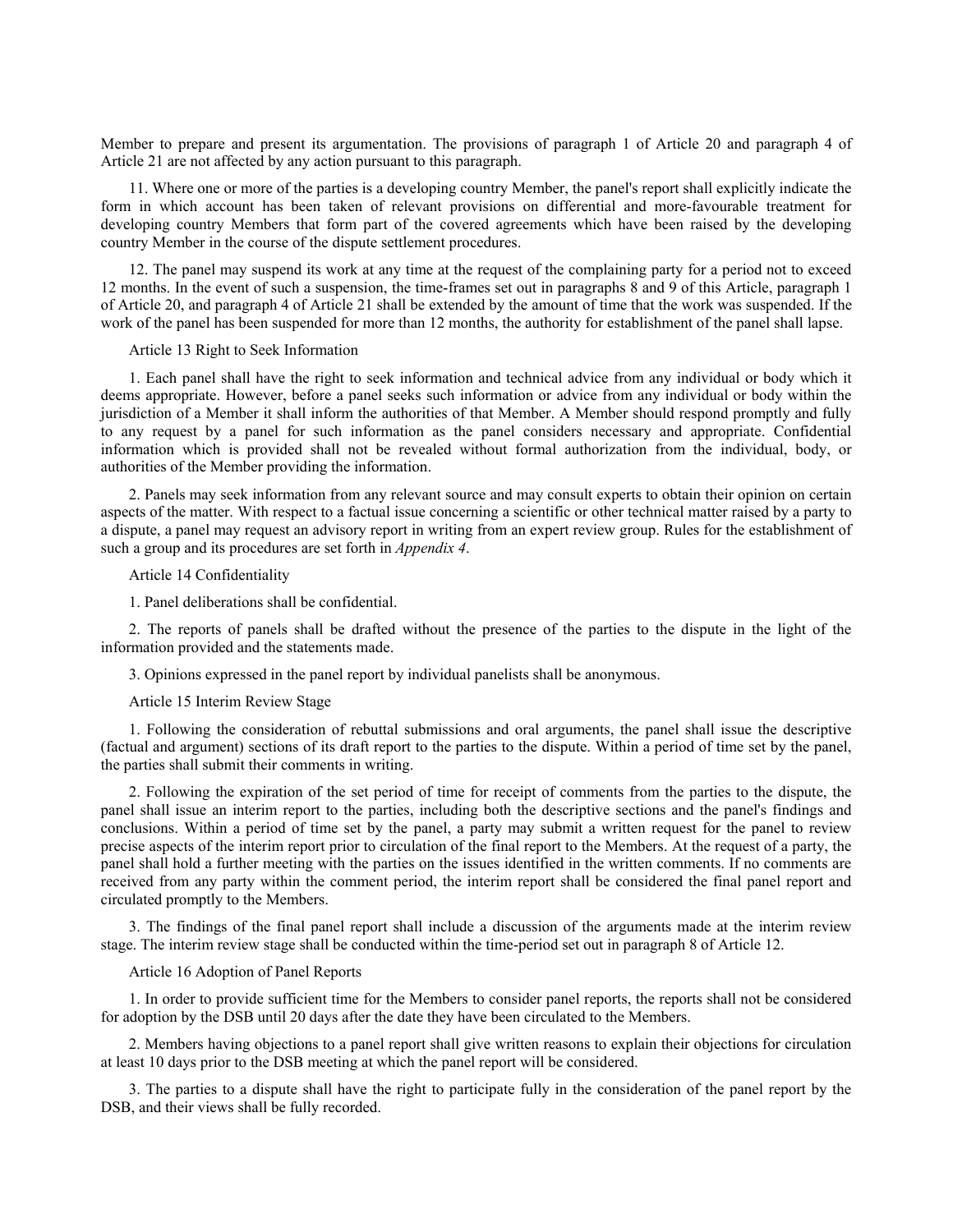4. Within 60 days after the date of circulation of a panel report to the Members, the report shall be adopted at a DSB meetingn7 unless a party to the dispute formally notifies the DSB of its decision to appeal or the DSB decides by consensus not to adopt the report. If a party has notified its decision to appeal, the report by the panel shall not be considered for adoption by the DSB until after completion of the appeal. This adoption procedure is without prejudice to the right of Members to express their views on a panel report.

Article 17 Appellate Review

#### *Standing Appellate Body*

1. A standing Appellate Body shall be established by the DSB. The Appellate Body shall hear appeals from panel cases. It shall be composed of seven persons, three of whom shall serve on any one case. Persons serving on the Appellate Body shall serve in rotation. Such rotation shall be determined in the working procedures of the Appellate Body.

2. The DSB shall appoint persons to serve on the Appellate Body for a four-year term, and each person may be reappointed once. However, the terms of three of the seven persons appointed immediately after the entry into force of the WTO Agreement shall expire at the end of two years, to be determined by lot. Vacancies shall be filled as they arise. A person appointed to replace a person whose term of office has not expired shall hold office for the remainder of the predecessor's term.

3. The Appellate Body shall comprise persons of recognized authority, with demonstrated expertise in law, international trade and the subject matter of the covered agreements generally. They shall be unaffiliated with any government. The Appellate Body membership shall be broadly representative of membership in the WTO. All persons serving on the Appellate Body shall be available at all times and on short notice, and shall stay abreast of dispute settlement activities and other relevant activities of the WTO. They shall not participate in the consideration of any disputes that would create a direct or indirect conflict of interest.

4. Only parties to the dispute, not third parties, may appeal a panel report. Third parties which have notified the DSB of a substantial interest in the matter pursuant to paragraph 2 of Article 10 may make written submissions to, and be given an opportunity to be heard by, the Appellate Body.

5. As a general rule, the proceedings shall not exceed 60 days from the date a party to the dispute formally notifies its decision to appeal to the date the Appellate Body circulates its report. In fixing its timetable the Appellate Body shall take into account the provisions of paragraph 9 of Article 4, if relevant. When the Appellate Body considers that it cannot provide its report within 60 days, it shall inform the DSB in writing of the reasons for the delay together with an estimate of the period within which it will submit its report. In no case shall the proceedings exceed 90 days.

6. An appeal shall be limited to issues of law covered in the panel report and legal interpretations developed by the panel.

7. The Appellate Body shall be provided with appropriate administrative and legal support as it requires.

8. The expenses of persons serving on the Appellate Body, including travel and subsistence allowance, shall be met from the WTO budget in accordance with criteria to be adopted by the General Council, based on recommendations of the Committee on Budget, Finance and Administration.

#### *Procedures for Appellate Review*

9. Working procedures shall be drawn up by the Appellate Body in consultation with the Chairman of the DSB and the Director-General, and communicated to the Members for their information.

10. The proceedings of the Appellate Body shall be confidential. The reports of the Appellate Body shall be drafted without the presence of the parties to the dispute and in the light of the information provided and the statements made.

11. Opinions expressed in the Appellate Body report by individuals serving on the Appellate Body shall be anonymous.

12. The Appellate Body shall address each of the issues raised in accordance with paragraph 6 during the appellate proceeding.

13. The Appellate Body may uphold, modify or reverse the legal findings and conclusions of the panel.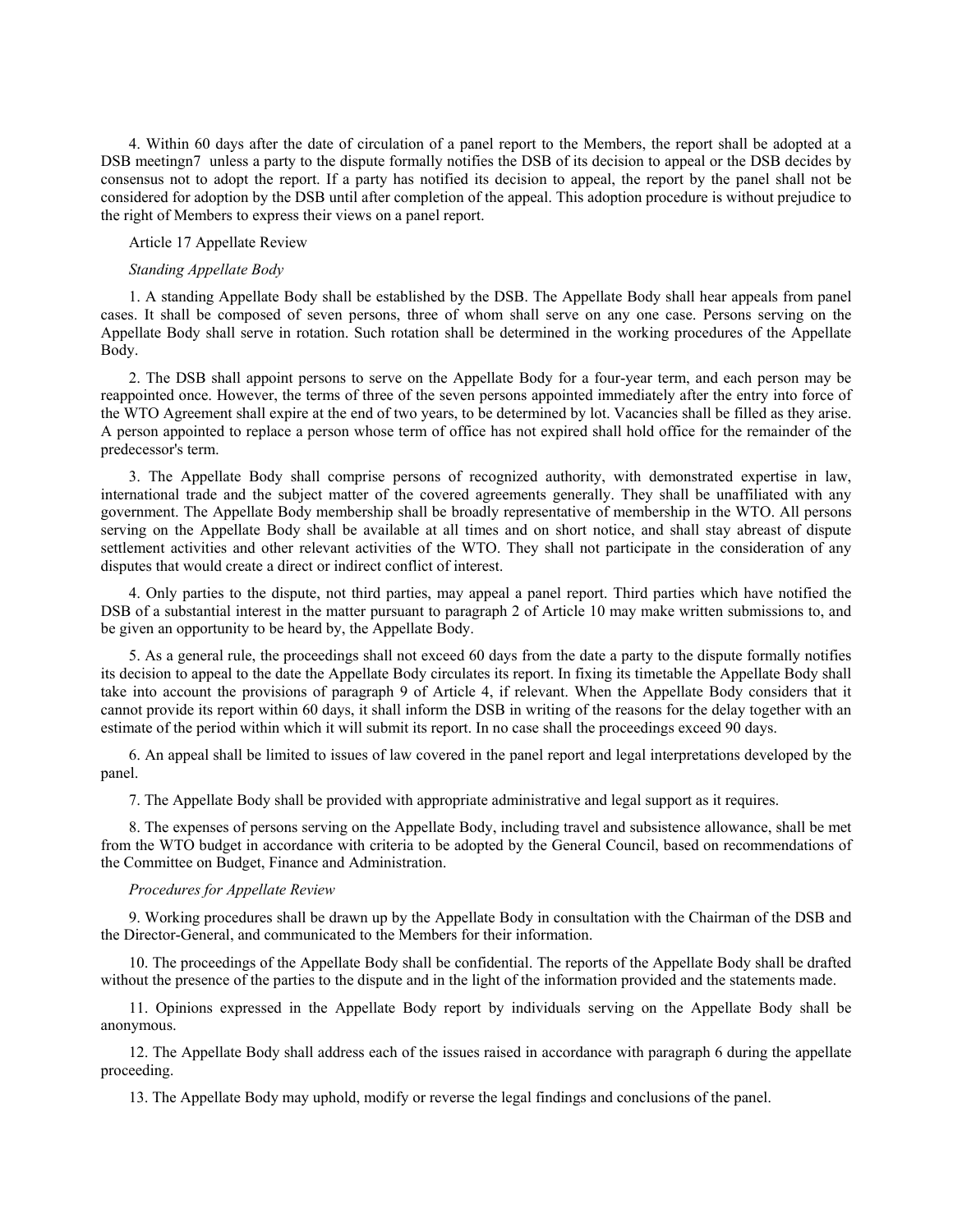### *Adoption of Appellate Body Reports*

14. An Appellate Body report shall be adopted by the DSB and unconditionally accepted by the parties to the dispute unless the DSB decides by consensus not to adopt the Appellate Body report within 30 days following its circulation to the Members.n8 This adoption procedure is without prejudice to the right of Members to express their views on an Appellate Body report.

### Article 18 Communications with the Panel or Appellate Body

1. There shall be no *ex parte* communications with the panel or Appellate Body concerning matters under consideration by the panel or Appellate Body.

2. Written submissions to the panel or the Appellate Body shall be treated as confidential, but shall be made available to the parties to the dispute. Nothing in this Understanding shall preclude a party to a dispute from disclosing statements of its own positions to the public. Members shall treat as confidential information submitted by another Member to the panel or the Appellate Body which that Member has designated as confidential. A party to a dispute shall also, upon request of a Member, provide a non-confidential summary of the information contained in its written submissions that could be disclosed to the public.

Article 19 Panel and Appellate Body Recommendations

1. Where a panel or the Appellate Body concludes that a measure is inconsistent with a covered agreement, it shall recommend that the Member concernedn9 bring the measure into conformity with that agreement.n10 In addition to its recommendations, the panel or Appellate Body may suggest ways in which the Member concerned could implement the recommendations.

2. In accordance with paragraph 2 of Article 3, in their findings and recommendations, the panel and Appellate Body cannot add to or diminish the rights and obligations provided in the covered agreements.

Article 20 Time-frame for DSB Decisions

Unless otherwise agreed to by the parties to the dispute, the period from the date of establishment of the panel by the DSB until the date the DSB considers the panel or appellate report for adoption shall as a general rule not exceed nine months where the panel report is not appealed or 12 months where the report is appealed. Where either the panel or the Appellate Body has acted, pursuant to paragraph 9 of Article 12 or paragraph 5 of Article 17, to extend the time for providing its report, the additional time taken shall be added to the above periods.

Article 21 Surveillance of Implementation of Recommendations and Rulings

1. Prompt compliance with recommendations or rulings of the DSB is essential in order to ensure effective resolution of disputes to the benefit of all Members.

2. Particular attention should be paid to matters affecting the interests of developing country Members with respect to measures which have been subject to dispute settlement.

3. At a DSB meeting held within 30 daysn11 after the date of adoption of the panel or Appellate Body report, the Member concerned shall inform the DSB of its intentions in respect of implementation of the recommendations and rulings of the DSB. If it is impracticable to comply immediately with the recommendations and rulings, the Member concerned shall have a reasonable period of time in which to do so. The reasonable period of time shall be:

(a) the period of time proposed by the Member concerned, provided that such period is approved by the DSB; or, in the absence of such approval,

(b) a period of time mutually agreed by the parties to the dispute within 45 days after the date of adoption of the recommendations and rulings; or, in the absence of such agreement,

(c) a period of time determined through binding arbitration within 90 days after the date of adoption of the recommendations and rulings.n12 In such arbitration, a guideline for the arbitratorn13 should be that the reasonable period of time to implement panel or Appellate Body recommendations should not exceed 15 months from the date of adoption of a panel or Appellate Body report. However, that time may be shorter or longer, depending upon the particular circumstances.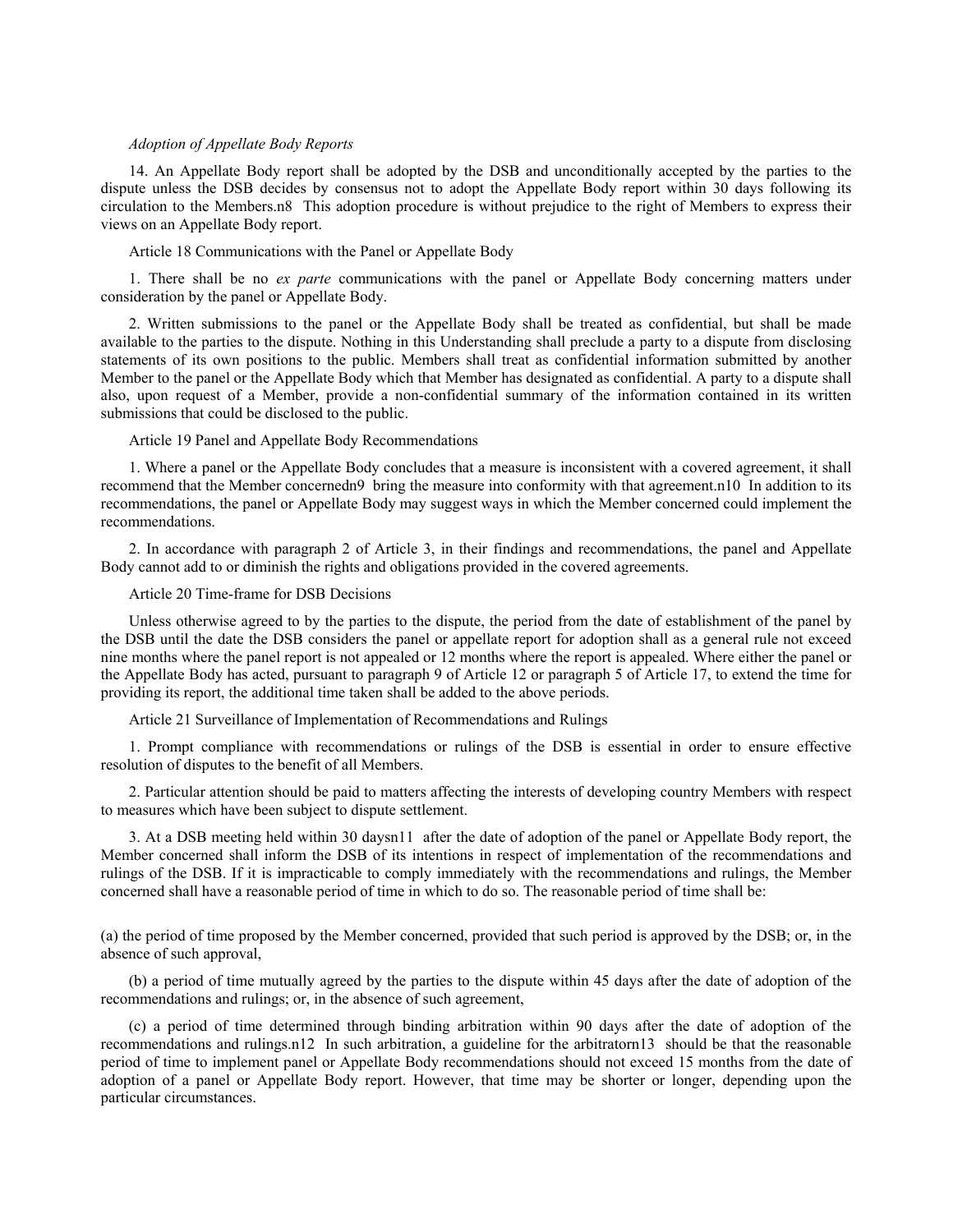4. Except where the panel or the Appellate Body has extended, pursuant to paragraph 9 of Article 12 or paragraph 5 of Article 17, the time of providing its report, the period from the date of establishment of the panel by the DSB until the date of determination of the reasonable period of time shall not exceed 15 months unless the parties to the dispute agree otherwise. Where either the panel or the Appellate Body has acted to extend the time of providing its report, the additional time taken shall be added to the 15-month period; provided that unless the parties to the dispute agree that there are exceptional circumstances, the total time shall not exceed 18 months.

5. Where there is disagreement as to the existence or consistency with a covered agreement of measures taken to comply with the recommendations and rulings such dispute shall be decided through recourse to these dispute settlement procedures, including wherever possible resort to the original panel. The panel shall circulate its report within 90 days after the date of referral of the matter to it. When the panel considers that it cannot provide its report within this time frame, it shall inform the DSB in writing of the reasons for the delay together with an estimate of the period within which it will submit its report.

6. The DSB shall keep under surveillance the implementation of adopted recommendations or rulings. The issue of implementation of the recommendations or rulings may be raised at the DSB by any Member at any time following their adoption. Unless the DSB decides otherwise, the issue of implementation of the recommendations or rulings shall be placed on the agenda of the DSB meeting after six months following the date of establishment of the reasonable period of time pursuant to paragraph 3 and shall remain on the DSB's agenda until the issue is resolved. At least 10 days prior to each such DSB meeting, the Member concerned shall provide the DSB with a status report in writing of its progress in the implementation of the recommendations or rulings.

7. If the matter is one which has been raised by a developing country Member, the DSB shall consider what further action it might take which would be appropriate to the circumstances.

8. If the case is one brought by a developing country Member, in considering what appropriate action might be taken, the DSB shall take into account not only the trade coverage of measures complained of, but also their impact on the economy of developing country Members concerned.

Article 22 Compensation and the Suspension of Concessions

1. Compensation and the suspension of concessions or other obligations are temporary measures available in the event that the recommendations and rulings are not implemented within a reasonable period of time. However, neither compensation nor the suspension of concessions or other obligations is preferred to full implementation of a recommendation to bring a measure into conformity with the covered agreements. Compensation is voluntary and, if granted, shall be consistent with the covered agreements.

2. If the Member concerned fails to bring the measure found to be inconsistent with a covered agreement into compliance therewith or otherwise comply with the recommendations and rulings within the reasonable period of time determined pursuant to paragraph 3 of Article 21, such Member shall, if so requested, and no later than the expiry of the reasonable period of time, enter into negotiations with any party having invoked the dispute settlement procedures, with a view to developing mutually acceptable compensation. If no satisfactory compensation has been agreed within 20 days after the date of expiry of the reasonable period of time, any party having invoked the dispute settlement procedures may request authorization from the DSB to suspend the application to the Member concerned of concessions or other obligations under the covered agreements.

3. In considering what concessions or other obligations to suspend, the complaining party shall apply the following principles and procedures:

(a) the general principle is that the complaining party should first seek to suspend concessions or other obligations with respect to the same sector(s) as that in which the panel or Appellate Body has found a violation or other nullification or impairment;

(b) if that party considers that it is not practicable or effective to suspend concessions or other obligations with respect to the same sector(s), it may seek to suspend concessions or other obligations in other sectors under the same agreement;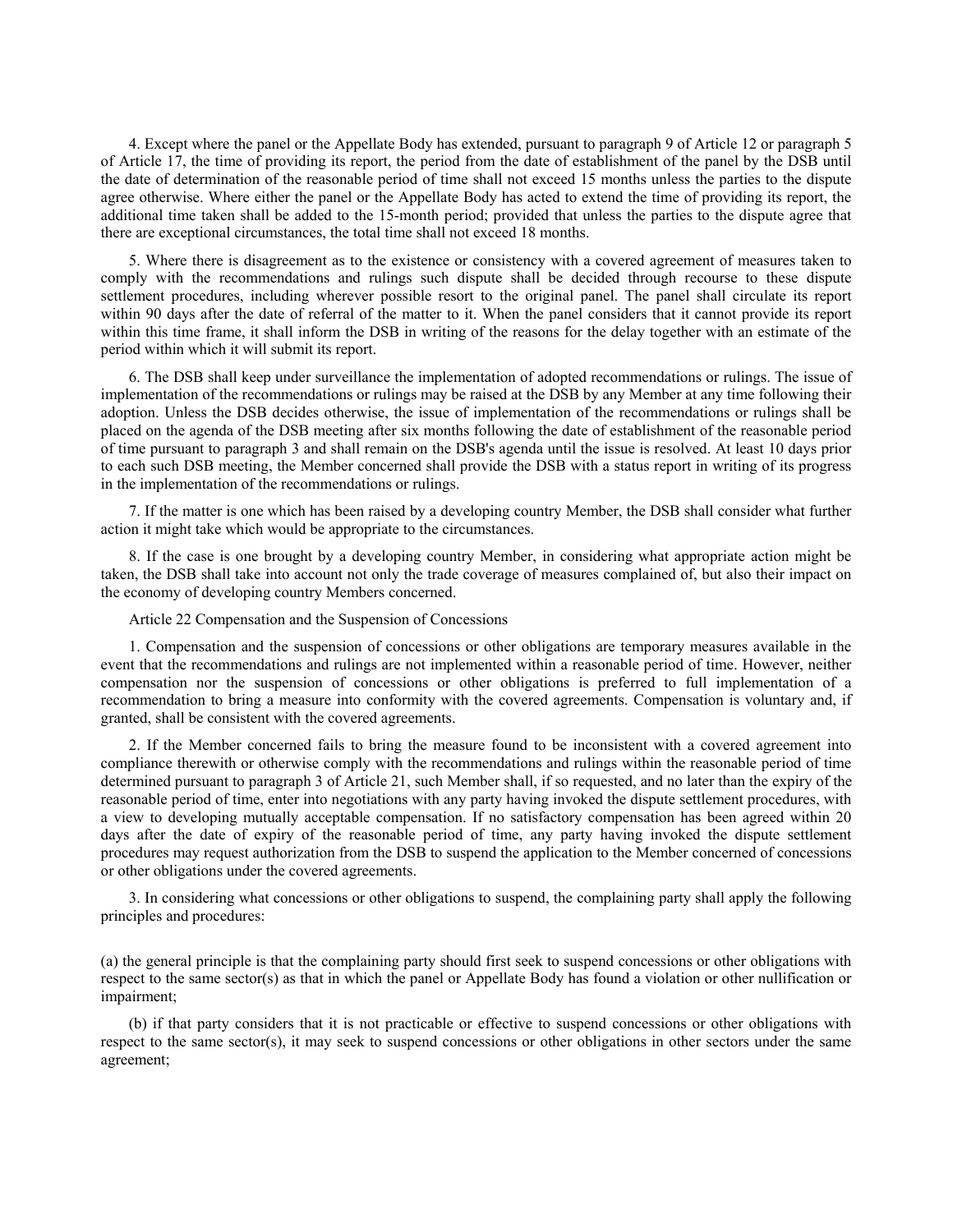(c) if that party considers that it is not practicable or effective to suspend concessions or other obligations with respect to other sectors under the same agreement, and that the circumstances are serious enough, it may seek to suspend concessions or other obligations under another covered agreement;

(d) in applying the above principles, that party shall take into account:

(i) the trade in the sector or under the agreement under which the panel or Appellate Body has found a violation or other nullification or impairment, and the importance of such trade to that party;

(ii) the broader economic elements related to the nullification or impairment and the broader economic consequences of the suspension of concessions or other obligations;

(e) if that party decides to request authorization to suspend concessions or other obligations pursuant to subparagraphs (b) or (c), it shall state the reasons therefor in its request. At the same time as the request is forwarded to the DSB, it also shall be forwarded to the relevant Councils and also, in the case of a request pursuant to subparagraph (b), the relevant sectoral bodies;

(f) for purposes of this paragraph, ''sector'' means:

(i) with respect to goods, all goods;

(ii) with respect to services, a principal sector as identified in the current ''Services Sectoral Classification List'' which identifies such sectors;n14

(iii) with respect to trade-related intellectual property rights, each of the categories of intellectual property rights covered in Section 1, or Section 2, or Section 3, or Section 4, or Section 5, or Section 6, or Section 7 of Part II, or the obligations under Part III, or Part IV of the Agreement on TRIPS;

(g) for purposes of this paragraph, ''agreement'' means:

(i) with respect to goods, the agreements listed in Annex 1A of the WTO Agreement, taken as a whole as well as the Plurilateral Trade Agreements in so far as the relevant parties to the dispute are parties to these agreements;

(ii) with respect to services, the GATS;

(iii) with respect to intellectual property rights, the Agreement on TRIPS.

4. The level of the suspension of concessions or other obligations authorized by the DSB shall be equivalent to the level of the nullification or impairment.

5. The DSB shall not authorize suspension of concessions or other obligations if a covered agreement prohibits such suspension.

6. When the situation described in paragraph 2 occurs, the DSB, upon request, shall grant authorization to suspend concessions or other obligations within 30 days of the expiry of the reasonable period of time unless the DSB decides by consensus to reject the request. However, if the Member concerned objects to the level of suspension proposed, or claims that the principles and procedures set forth in paragraph 3 have not been followed where a complaining party has requested authorization to suspend concessions or other obligations pursuant to paragraph 3(b) or (c), the matter shall be referred to arbitration. Such arbitration shall be carried out by the original panel, if members are available, or by an arbitratorn15 appointed by the Director-General and shall be completed within 60 days after the date of expiry of the reasonable period of time. Concessions or other obligations shall not be suspended during the course of the arbitration.

7. The arbitratorn16 acting pursuant to paragraph 6 shall not examine the nature of the concessions or other obligations to be suspended but shall determine whether the level of such suspension is equivalent to the level of nullification or impairment. The arbitrator may also determine if the proposed suspension of concessions or other obligations is allowed under the covered agreement. However, if the matter referred to arbitration includes a claim that the principles and procedures set forth in paragraph 3 have not been followed, the arbitrator shall examine that claim. In the event the arbitrator determines that those principles and procedures have not been followed, the complaining party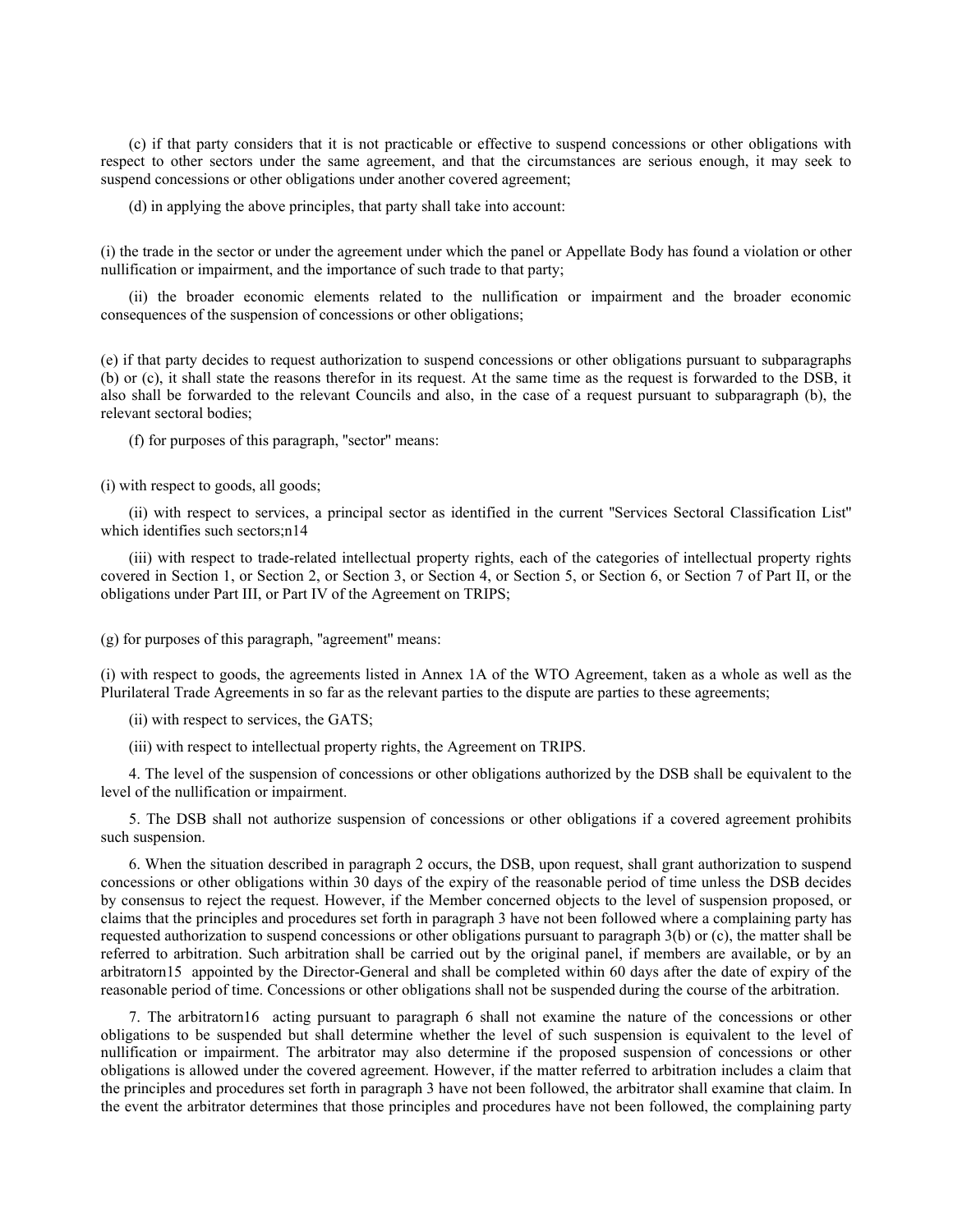shall apply them consistent with paragraph 3. The parties shall accept the arbitrator's decision as final and the parties concerned shall not seek a second arbitration. The DSB shall be informed promptly of the decision of the arbitrator and shall upon request, grant authorization to suspend concessions or other obligations where the request is consistent with the decision of the arbitrator, unless the DSB decides by consensus to reject the request.

8. The suspension of concessions or other obligations shall be temporary and shall only be applied until such time as the measure found to be inconsistent with a covered agreement has been removed, or the Member that must implement recommendations or rulings provides a solution to the nullification or impairment of benefits, or a mutually satisfactory solution is reached. In accordance with paragraph 6 of Article 21, the DSB shall continue to keep under surveillance the implementation of adopted recommendations or rulings, including those cases where compensation has been provided or concessions or other obligations have been suspended but the recommendations to bring a measure into conformity with the covered agreements have not been implemented.

9. The dispute settlement provisions of the covered agreements may be invoked in respect of measures affecting their observance taken by regional or local governments or authorities within the territory of a Member. When the DSB has ruled that a provision of a covered agreement has not been observed, the responsible Member shall take such reasonable measures as may be available to it to ensure its observance. The provisions of the covered agreements and this Understanding relating to compensation and suspension of concessions or other obligations apply in cases where it has not been possible to secure such observance.n17

Article 23 Strengthening of the Multilateral System

1. When Members seek the redress of a violation of obligations or other nullification or impairment of benefits under the covered agreements or an impediment to the attainment of any objective of the covered agreements, they shall have recourse to, and abide by, the rules and procedures of this Understanding.

2. In such cases, Members shall:

(a) not make a determination to the effect that a violation has occurred, that benefits have been nullified or impaired or that the attainment of any objective of the covered agreements has been impeded, except through recourse to dispute settlement in accordance with the rules and procedures of this Understanding, and shall make any such determination consistent with the findings contained in the panel or Appellate Body report adopted by the DSB or an arbitration award rendered under this Understanding;

(b) follow the procedures set forth in Article 21 to determine the reasonable period of time for the Member concerned to implement the recommendations and rulings; and

(c) follow the procedures set forth in Article 22 to determine the level of suspension of concessions or other obligations and obtain DSB authorization in accordance with those procedures before suspending concessions or other obligations under the covered agreements in response to the failure of the Member concerned to implement the recommendations and rulings within that reasonable period of time.

Article 24 Special Procedures Involving Least-Developed Country Members

1. At all stages of the determination of the causes of a dispute and of dispute settlement procedures involving a least-developed country Member, particular consideration shall be given to the special situation of least-developed country Members. In this regard, Members shall exercise due restraint in raising matters under these procedures involving a least-developed country Member. If nullification or impairment is found to result from a measure taken by a least-developed country Member, complaining parties shall exercise due restraint in asking for compensation or seeking authorization to suspend the application of concessions or other obligations pursuant to these procedures.

2. In dispute settlement cases involving a least-developed country Member, where a satisfactory solution has not been found in the course of consultations the Director-General or the Chairman of the DSB shall, upon request by a least-developed country Member offer their good offices, conciliation and mediation with a view to assisting the parties to settle the dispute, before a request for a panel is made. The Director-General or the Chairman of the DSB, in providing the above assistance, may consult any source which either deems appropriate.

Article 25 Arbitration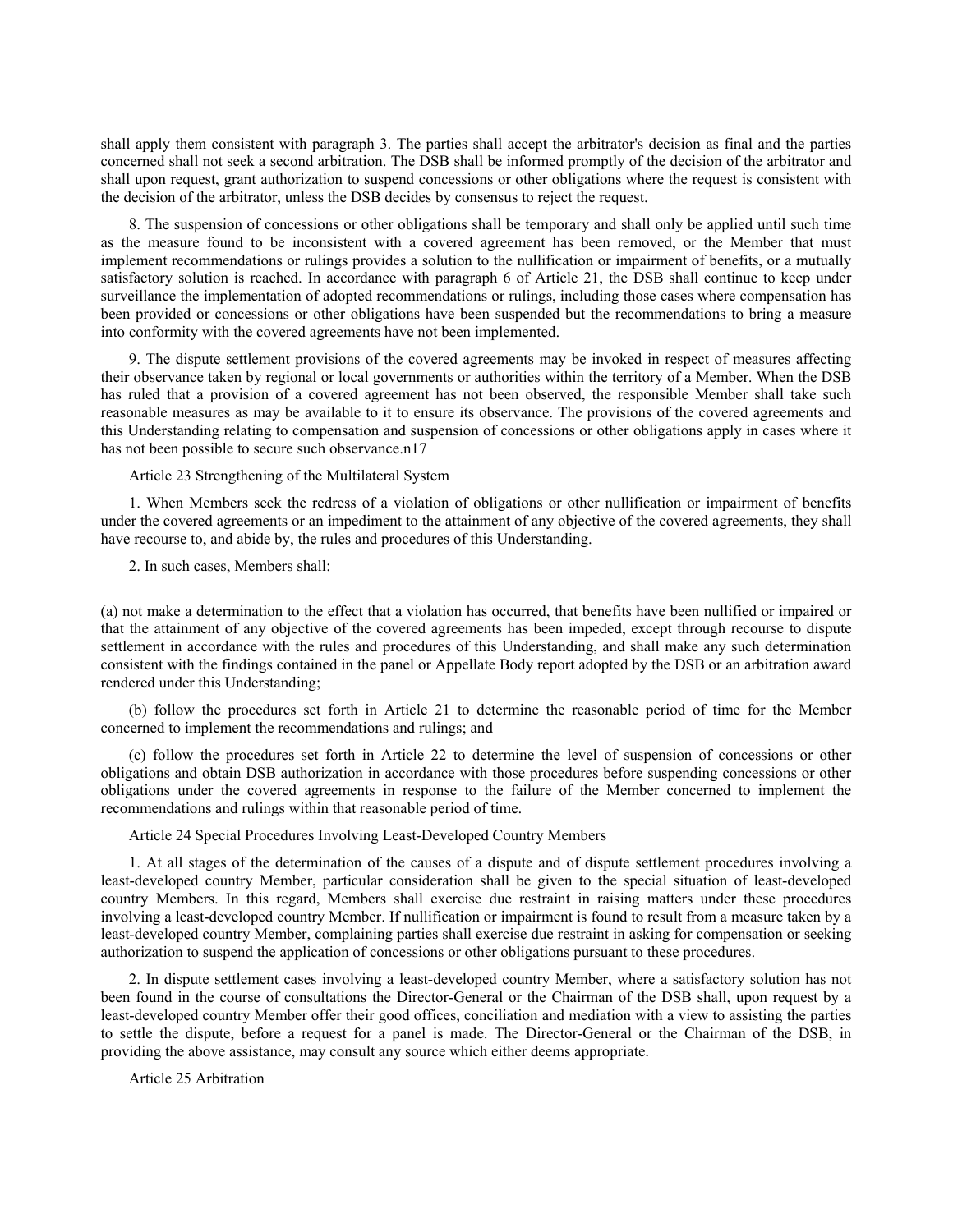1. Expeditious arbitration within the WTO as an alternative means of dispute settlement can facilitate the solution of certain disputes that concern issues that are clearly defined by both parties.

2. Except as otherwise provided in this Understanding, resort to arbitration shall be subject to mutual agreement of the parties which shall agree on the procedures to be followed. Agreements to resort to arbitration shall be notified to all Members sufficiently in advance of the actual commencement of the arbitration process.

3. Other Members may become party to an arbitration proceeding only upon the agreement of the parties which have agreed to have recourse to arbitration. The parties to the proceeding shall agree to abide by the arbitration award. Arbitration awards shall be notified to the DSB and the Council or Committee of any relevant agreement where any Member may raise any point relating thereto.

4. Articles 21 and 22 of this Understanding shall apply *mutatis mutandis* to arbitration awards.

Article 26

 *1. Non-Violation Complaints of the Type Described in Paragraph 1(b) of Article XXIII of GATT 1994* 

Where the provisions of paragraph 1(b) of Article XXIII of GATT 1994 are applicable to a covered agreement, a panel or the Appellate Body may only make rulings and recommendations where a party to the dispute considers that any benefit accruing to it directly or indirectly under the relevant covered agreement is being nullified or impaired or the attainment of any objective of that Agreement is being impeded as a result of the application by a Member of any measure, whether or not it conflicts with the provisions of that Agreement. Where and to the extent that such party considers and a panel or the Appellate Body determines that a case concerns a measure that does not conflict with the provisions of a covered agreement to which the provisions of paragraph 1(b) of Article XXIII of GATT 1994 are applicable, the procedures in this Understanding shall apply, subject to the following:

(a) the complaining party shall present a detailed justification in support of any complaint relating to a measure which does not conflict with the relevant covered agreement;

(b) where a measure has been found to nullify or impair benefits under, or impede the attainment of objectives, of the relevant covered agreement without violation thereof, there is no obligation to withdraw the measure. However, in such cases, the panel or the Appellate Body shall recommend that the Member concerned make a mutually satisfactory adjustment;

(c) notwithstanding the provisions of Article 21, the arbitration provided for in paragraph 3 of Article 21, upon request of either party, may include a determination of the level of benefits which have been nullified or impaired, and may also suggest ways and means of reaching a mutually satisfactory adjustment; such suggestions shall not be binding upon the parties to the dispute;

(d) notwithstanding the provisions of paragraph 1 of Article 22, compensation may be part of a mutually satisfactory adjustment as final settlement of the dispute.

### *2. Complaints of the Type Described in Paragraph 1(c) of Article XXIII of GATT 1994*

Where the provisions of paragraph 1(c) of Article XXIII of GATT 1994 are applicable to a covered agreement, a panel may only make rulings and recommendations where a party considers that any benefit accruing to it directly or indirectly under the relevant covered agreement is being nullified or impaired or the attainment of any objective of that Agreement is being impeded as a result of the existence of any situation other than those to which the provisions of paragraphs 1(a) and 1(b) of Article XXIII of GATT 1994 are applicable. Where and to the extent that such party considers and a panel determines that the matter is covered by this paragraph, the procedures of this Understanding shall apply only up to and including the point in the proceedings where the panel report has been circulated to the Members. The dispute settlement rules and procedures contained in the Decision of 12 April 1989 (BISD 36S/61-67) shall apply to consideration for adoption, and surveillance and implementation of recommendations and rulings. The following shall also apply:

(a) the complaining party shall present a detailed justification in support of any argument made with respect to issues covered under this paragraph;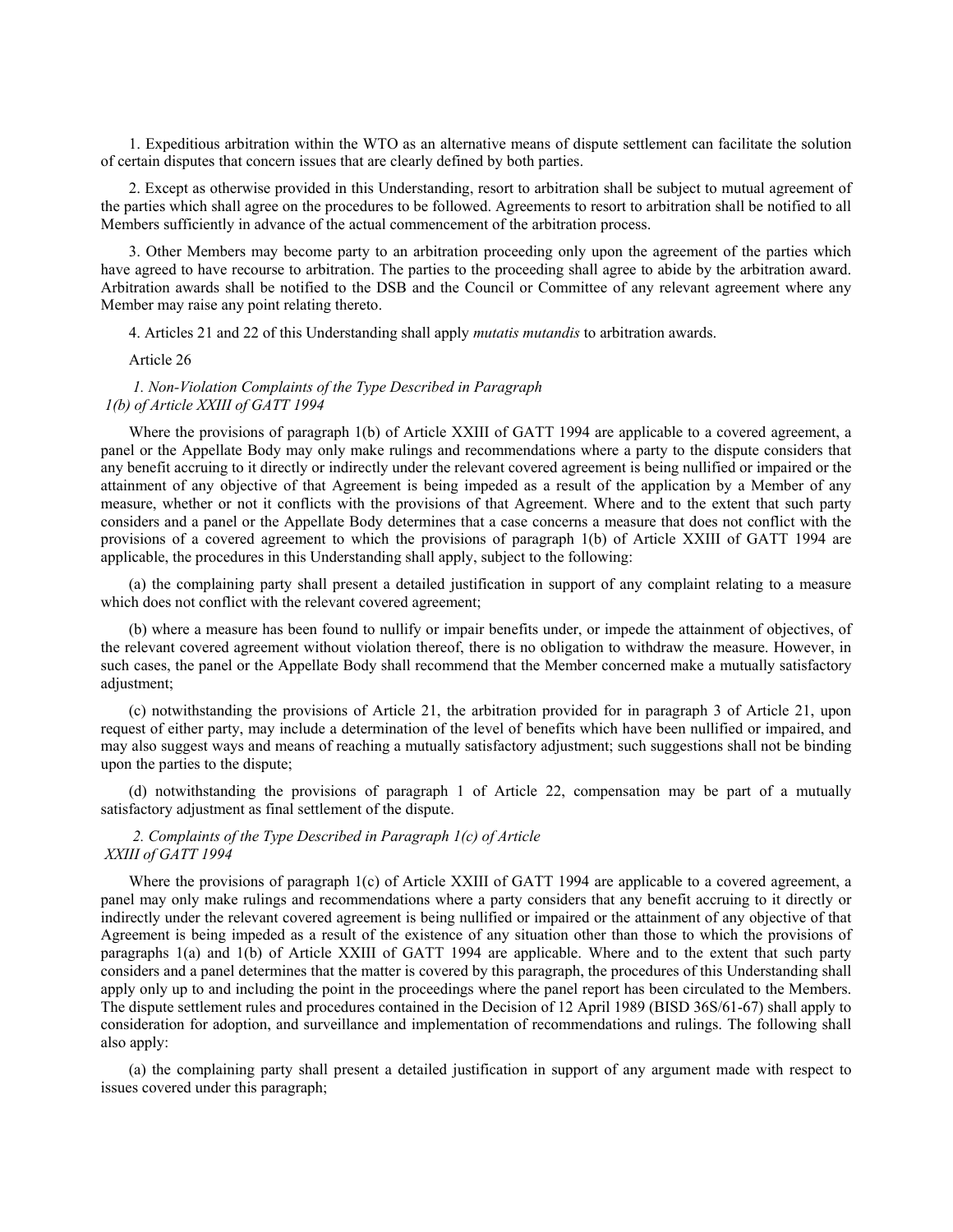(b) in cases involving matters covered by this paragraph, if a panel finds that cases also involve dispute settlement matters other than those covered by this paragraph, the panel shall circulate a report to the DSB addressing any such matters and a separate report on matters falling under this paragraph.

# Article 27 Responsibilities of the Secretariat

1. The Secretariat shall have the responsibility of assisting panels, especially on the legal, historical and procedural aspects of the matters dealt with, and of providing secretarial and technical support.

2. While the Secretariat assists Members in respect of dispute settlement at their request, there may also be a need to provide additional legal advice and assistance in respect of dispute settlement to developing country Members. To this end, the Secretariat shall make available a qualified legal expert from the WTO technical cooperation services to any developing country Member which so requests. This expert shall assist the developing country Member in a manner ensuring the continued impartiality of the Secretariat.

3. The Secretariat shall conduct special training courses for interested Members concerning these dispute settlement procedures and practices so as to enable Members' experts to be better informed in this regard.

#### FOOTNOTES:

 [n1] Footnote 1. The DSB shall be deemed to have decided by consensus on a matter submitted for its consideration, if no Member, present at the meeting of the DSB when the decision is taken, formally objects to the proposed decision.

[n2] Footnote 2. This paragraph shall also be applied to disputes on which panel reports have not been adopted or fully implemented.

[n3] Footnote 3. Where the provisions of any other covered agreement concerning measures taken by regional or local governments or authorities within the territory of a Member contain provisions different from the provisions of this paragraph, the provisions of such other covered agreement shall prevail.

[n4] Footnote 4. The corresponding consultation provisions in the covered agreements are listed hereunder: Agreement on Agriculture, Article 19; Agreement on the Application of Sanitary and Phytosanitary Measures, paragraph 1 of Article 11; Agreement on Textiles and Clothing, paragraph 4 of Article 8; Agreement on Technical Barriers to Trade, paragraph 1 of Article 14; Agreement on Trade-Related Investment Measures, Article 8; Agreement on Implementation of Article VI of GATT 1994, paragraph 2 of Article 17; Agreement on Implementation of Article VII of GATT 1994, paragraph 2 of Article 19; Agreement on Preshipment Inspection, Article 7; Agreement on Rules of Origin, Article 7; Agreement on Import Licensing Procedures, Article 6; Agreement on Subsidies and Countervailing Measures, Article 30; Agreement on Safeguards, Article 14; Agreement on Trade-Related Aspects of Intellectual Property Rights, Article 64.1; and any corresponding consultation provisions in Plurilateral Trade Agreements as determined by the competent bodies of each Agreement and as notified to the DSB.

[n5] Footnote 5. If the complaining party so requests, a meeting of the DSB shall be convened for this purpose within 15 days of the request, provided that at least 10 days' advance notice of the meeting is given.

[n6] Footnote 6. In the case where customs unions or common markets are parties to a dispute, this provision applies to citizens of all member countries of the customs unions or common markets.

[n7] Footnote 7. If a meeting of the DSB is not scheduled within this period at a time that enables the requirements of paragraphs 1 and 4 of Article 16 to be met, a meeting of the DSB shall be held for this purpose.

[n8] Footnote 8. If a meeting of the DSB is not scheduled during this period, such a meeting of the DSB shall be held for this purpose.

[n9] Footnote 9. The ''Member concerned'' is the party to the dispute to which the panel or Appellate Body recommendations are directed.

[n10] Footnote 10. With respect to recommendations in cases not involving a violation of GATT 1994 or any other covered agreement, see Article 26.

[n11] Footnote 11. If a meeting of the DSB is not scheduled during this period, such a meeting of the DSB shall be held for this purpose.